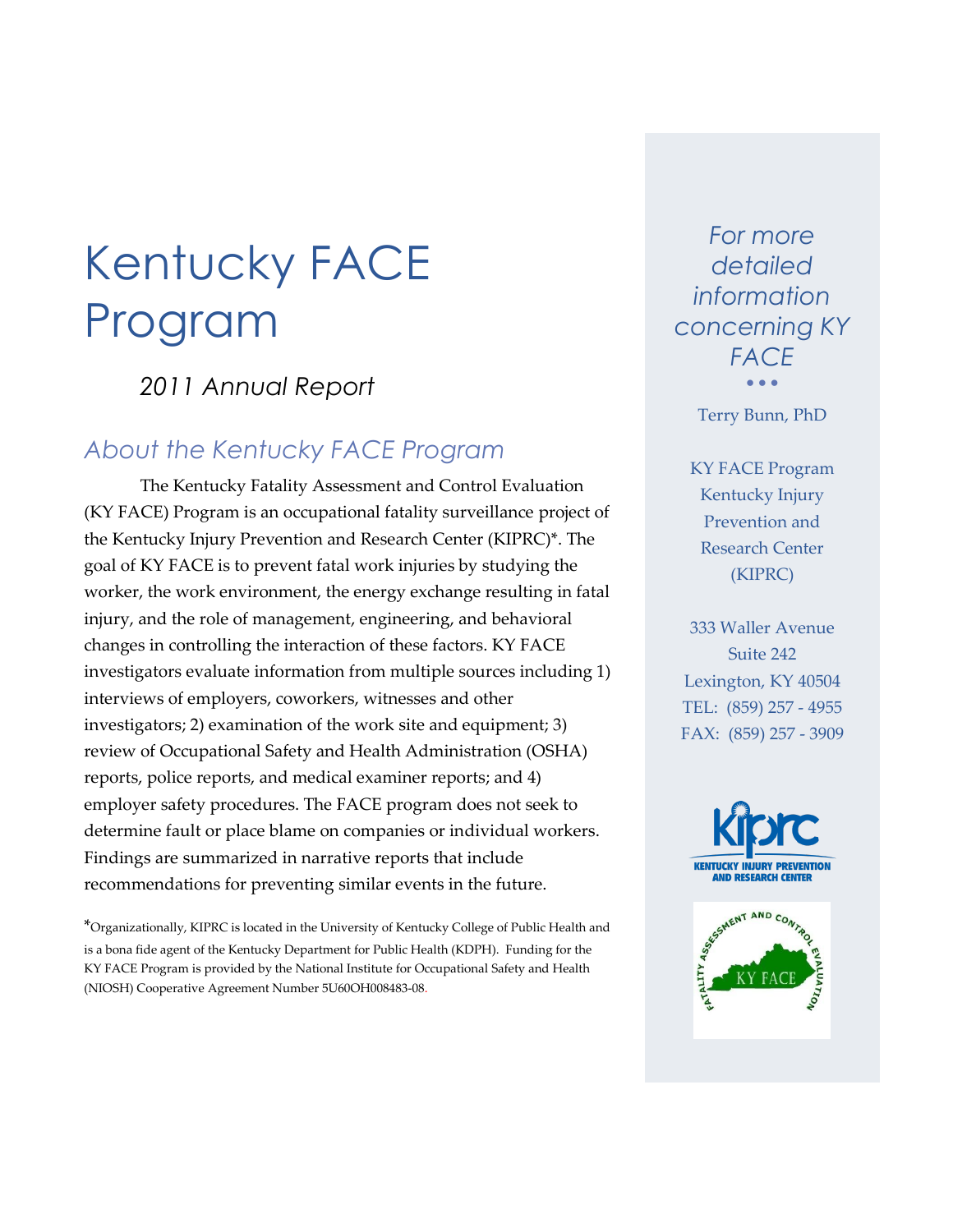### *Kentucky Work Fatalities at a Glance*

To create effective injury prevention programs, it's important to look at where and how injuries occur in Kentucky. Here is a brief snapshot of work fatalities that occurred from January 1, 2011 through December 30, 2011.

### How many workers died from injuries in 2011?

One hundred five Residents from Kentucky, Indiana, Tennessee, Ohio, Pennsylvania and West Virginia died while working in Kentucky this year.

### What were the leading causes? Who was at the highest risk?

- Motor vehicle collisions (29)
- Struck by  $(17)$
- Agricultural machinery (9)
- Homicides (7)
- $\bullet$  Falls (5)
- Machines (5)
- $\bullet$  Explosions (5)
- $\bullet$  Suicide (5)

- Jefferson (13)
- Fayette (5)
- $\bullet$  Adair (4)
- $\bullet$  Boone(3)
- $\bullet$  Boyd (3)
- Christian (3)
- $\bullet$  Franklin (3)
- $\bullet$  Harlan (3)
- Kenton (3)

- Construction workers (15)
- Farmers (14)
- Truck drivers (13)
- Installation/maintenance workers (11)
- Building and grounds/cleaning (10)

### Deaths by County **Example 20 Fatal Occupational Injury rate for** 2011

In 2011, the Kentucky rate of fatal occupational injury was 5.6 deaths per 100,000 workers, 37.5% above the 2011 U.S. rate of 3.5 deaths per 100,000 workers. In 2010, the Kentucky rate was 3.9 deaths per 100,000 workers.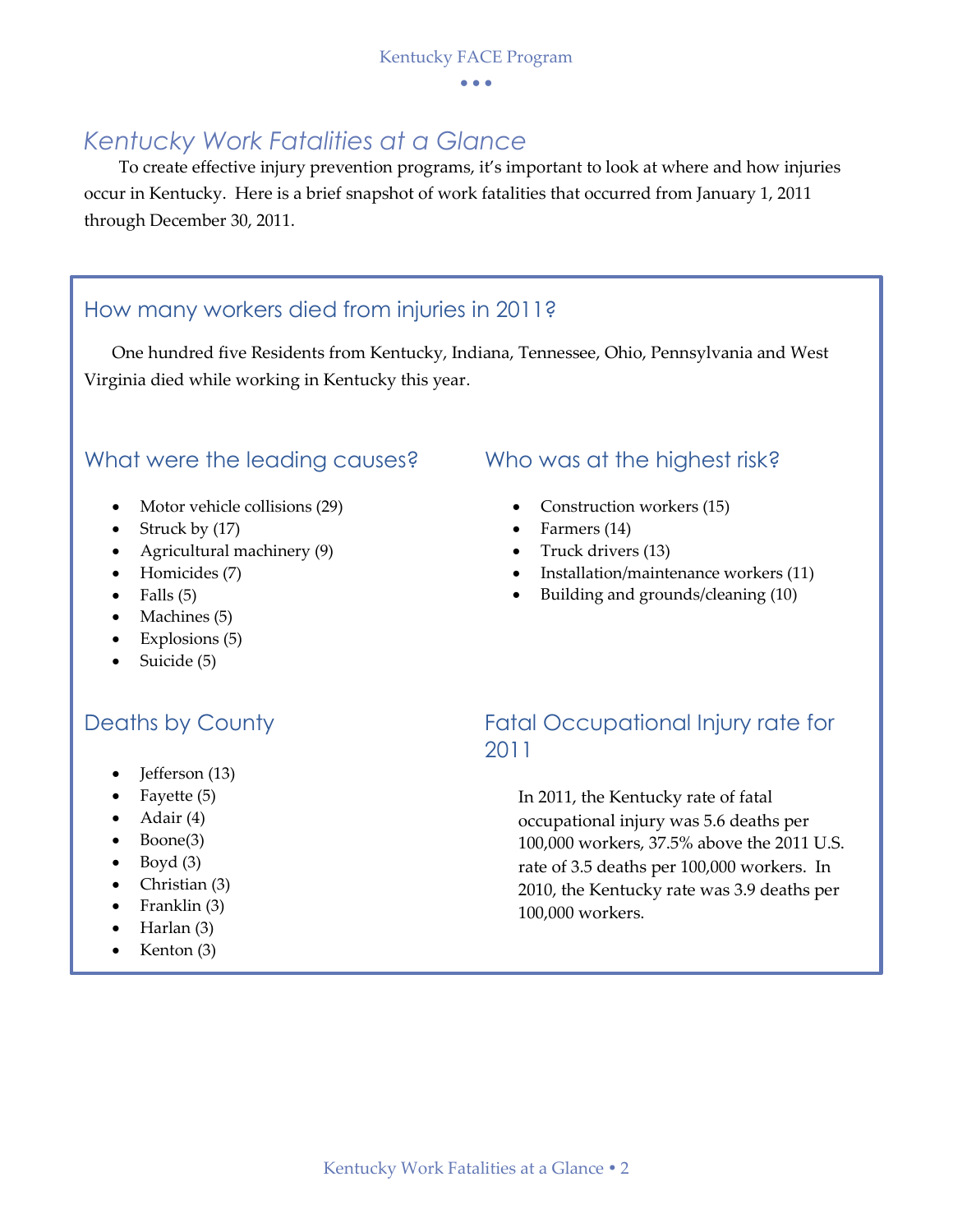### *Demographics*

In Kentucky, 105 workers died as a result of work related injuries. The following lists the demographic profile of this group.

| Characteristics           |                       |                | Number Percent of 105<br>fatalities |
|---------------------------|-----------------------|----------------|-------------------------------------|
| Sex                       | Male                  | 97             | 92.4%                               |
|                           | Female                | 8              | 7.6%                                |
| Race                      | White                 | 96             | 91.4%                               |
|                           | Other                 | 4              | 3.8%                                |
|                           | Unknown               | 5              | 4.8%                                |
| Age                       | $1 - 19$              | $\overline{2}$ | 1.9%                                |
|                           | $20 - 29$             | 13             | 12.4%                               |
|                           | $30 - 39$             | 16             | 15.2%                               |
|                           | $40 - 49$             | 23             | 21.9%                               |
|                           | $50 - 59$             | 33             | 31.4%                               |
|                           | $60 - 69$             | 10             | 9.5%                                |
|                           | $70 - 79$             | 5              | 4.8%                                |
|                           | $80 - 89$             | $\overline{3}$ | 2.9%                                |
| <b>Marital Status</b>     | Married               | 58             | 55.2%                               |
|                           | Never Married         | 19             | 18.1%                               |
|                           | Widowed               | $\overline{2}$ | 1.9%                                |
|                           | Divorced              | 19             | 18.1%                               |
|                           | Unknown               | 7              | 6.7%                                |
| Education                 | Less than High School | 10             | 9.5%                                |
|                           | Some High School      | 7              | 6.7%                                |
|                           | Finished High School  | 52             | 49.5%                               |
|                           | Some College          | 20             | 19.1%                               |
|                           | College Graduate      | 8              | 7.6%                                |
|                           | Unknown               | 8              | 7.6%                                |
| Country of Origin         | <b>United States</b>  | 99             | 94.3%                               |
|                           | Mexico                | $\overline{2}$ | 1.9%                                |
|                           | Other                 | $\overline{4}$ | 3.8%                                |
| Primary Language          | English               | 100            | 95.2%                               |
|                           | Spanish               | $\overline{2}$ | 1.9%                                |
|                           | Other                 | $\mathbf{1}$   | 1.0%                                |
|                           | Unknown               | $\overline{2}$ | 1.9%                                |
| <b>State of Residence</b> | Kentucky              | 87             | 82.9%                               |
|                           | Other                 | 16             | 15.2%                               |
|                           | Unknown               | $\overline{2}$ | 1.9%                                |

Table 1: Demographics of Kentucky work-related injuries, 2011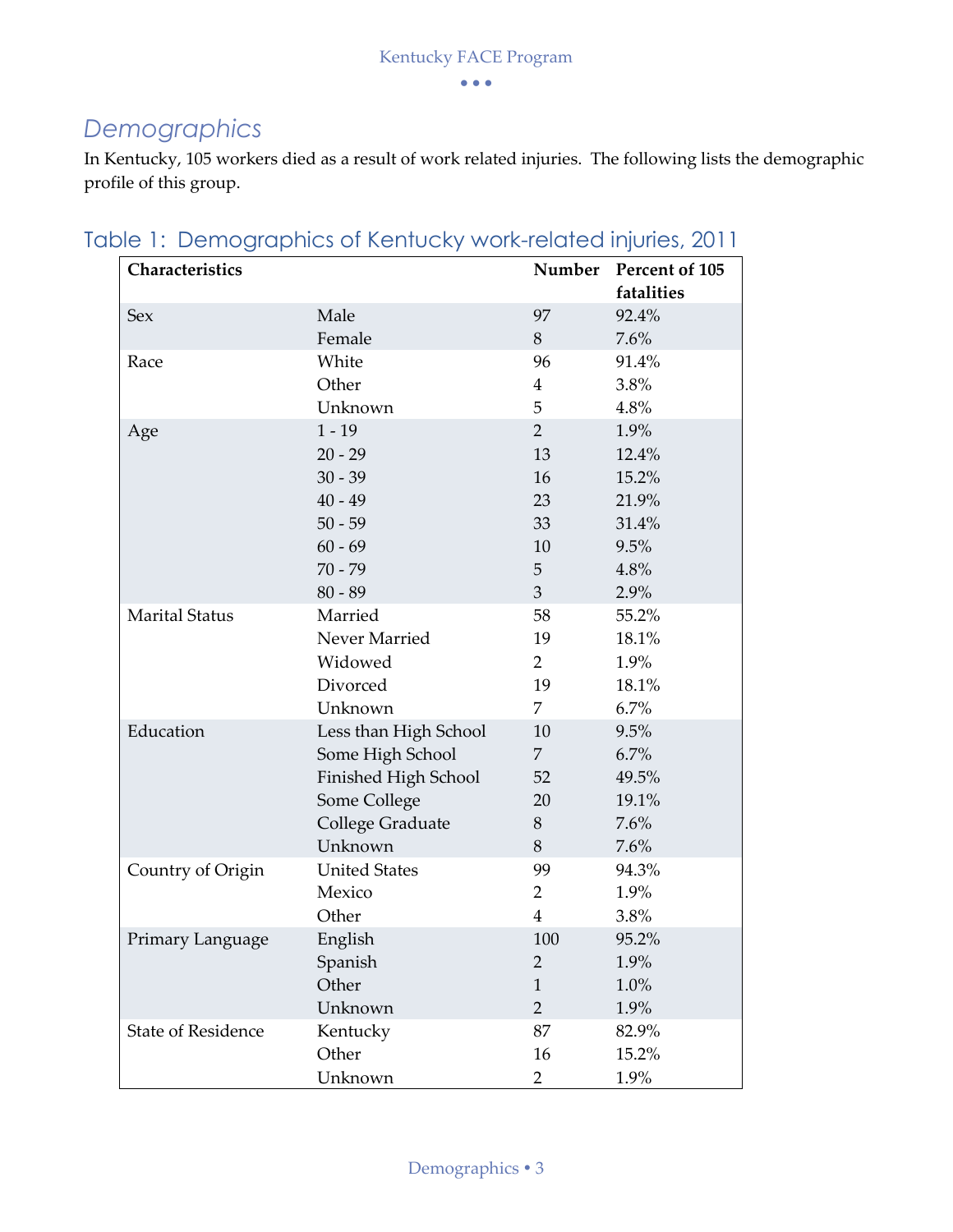### *Investigation Program*

The Kentucky FACE Program completed several investigations of selected occupational fatalities from July 2011 to June 2012. For more detailed descriptions of each case, see the KIPRC website at: <http://www.mc.uky.edu/kiprc/projects/KOSHS/index.html>

#### Roadside Responder is Struck by a Box Truck and Dies (11KY006)

On a winter day, a 53-year-old retired fire chief was working for an environmental company to clean up a tractor trailer crash along an interstate. The environmental company had been deployed to assist in the cleanup and facilitate a lane closure. The cleanup was almost complete and there were five workers left at the incident site. They were working in the right lane loading a tag-along trailer with items from the crash, when a box truck crashed into the work zone striking the worker and killing him.

*To prevent similar injuries, the Kentucky FACE program recommends:*

- Companies should provide new and refresher commercial driver safety training for company drivers that addresses driver distraction and includes defensive driving techniques.
- Companies should institute errant traffic alert procedures for roadside work zones.
- Semi tractor-trailer drivers should be trained to recognize signs of fatigue and when to seek appropriate rest areas.

#### Semi-Truck Driver Falls Asleep While Driving, Crashes and Dies (11KY009)

A 56-year-old male long-haul semi-truck driver fell asleep while driving. It was approximately 4:15 A.M. and the driver was hauling a load of canned tomatoes. He was driving in the right hand lane on a four lane interstate traveling south, when the unit travelled to the right, across the rumble strip and the emergency lane, behind a guardrail, down an embankment and crashed into a grove of trees. A man driving a car behind the semi-truck saw dust rise from the crash, stopped, called emergency medical services and spoke with the driver, who stated that he had fallen asleep. EMS arrived six minutes later and spoke with the trapped driver, who restated that he had fallen asleep while driving. The driver died 20 minutes later while emergency services tried to extricate him from the semi.

*To prevent similar injuries, the Kentucky FACE program recommends:*

- Semi tractor-trailer drivers should be trained to recognize signs of fatigue and drowsiness and when to seek appropriate rest areas.
- Employers should establish worker safety programs that include recommendations for addressing sleepiness and fatigue.
- Commercial transportation companies should explore the types of drowsy-type driver alert systems that are available on the market and consider providing their drivers with this type of technology.
- Manufacturers of semi trucks should explore the possibility of incorporating driver alert systems technology (e.g. face recognition, vibrating steering wheels and seats, audible and visual alarms) to assist drivers during driving operations.
- Policy makers should consider using Fatality Assessment Control and Evaluation reports to inform federal and state transportation regulatory policy making activities.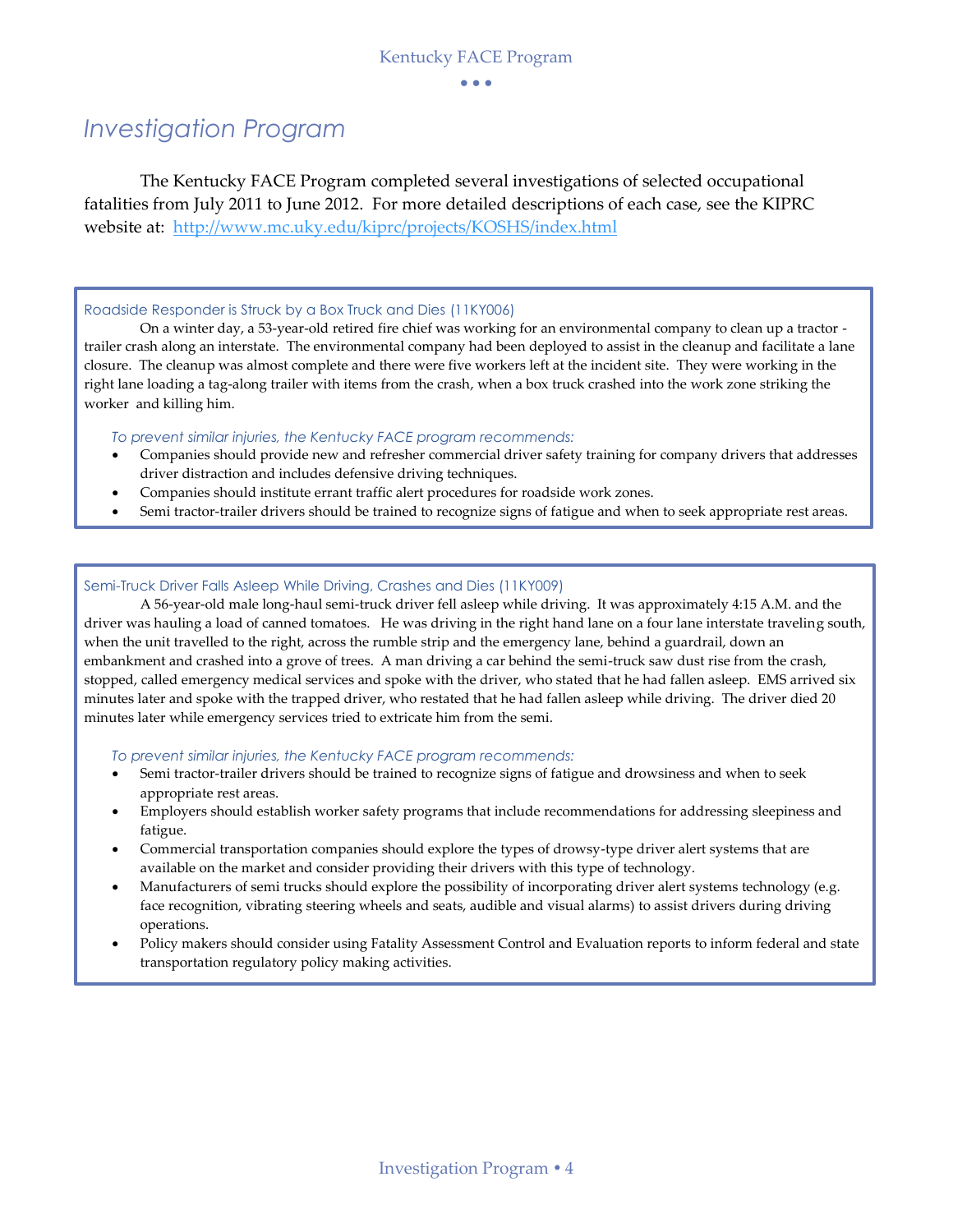#### Two Tree Trimmers Die when Struck by Errant Semi Tractor-Trailer (10KY009)

One spring morning in 2010, three tree trimmers set up a work site at a highway intersection at the base of a mountain. As one tree trimmer removed equipment from the truck, two other tree trimmers, 21- and 32-years old, stood on the shoulder of the highway to post signage in the intersection. A semi tractor-trailer was driving down the mountain toward the intersection, when its brakes failed. To avoid hitting vehicles in front of the semi, the driver steered to the left, crossed the intersection, striking both tree trimmers with the semi tractor-trailer. Both tree trimmers died at the scene.

#### *To prevent similar injuries, the Kentucky FACE program recommends:*

- Roadside inspectors should prevent commercial drivers from continuing to operate a semi tractor-trailer when taken out of service due to inspection.
- Commercial drivers should inform employers of roadside inspection results.
- Commercial carriers should perform random verification checks of driver motor vehicle records.
- A certified annual commercial vehicle inspection program should be established.
- Employers should require proof that operators have performed daily safety checks on the semi tractor-trailer prior to operation.
- The toll-free number to report illegal and/or dangerous commercial driver activity to the Federal Motor Carrier Administration should be advertised in rest areas and truck stops.

#### Semi Tractor-Trailer Driver Dies in Median Crossover Crash; 10 Others Die (10KY008)

At approximately 5:00 A.M. on a spring morning, a 45-year-old male semi tractor-trailer driver headed south on an interstate highway with a back-haul of brake drums. He crossed a 60 foot grass depressed median, drove over a cable barrier, was struck by a northbound 15-passenger van with 12 occupants, hit a cut rock wall and caught fire. The semi-truck driver and 10 occupants within the van died.

#### *To prevent similar injuries, the Kentucky FACE program recommends:*

- Commercial vehicle carriers should establish and implement an appropriate comprehensive safety and driver training program that includes recognition of driver distraction and driver fatigue.
- Median barriers along rural interstate roadways with high volumes of large truck traffic should be built with test level 5 barriers.
- Commercial vehicles should be equipped with the latest communication technology available.
- Transportation companies should consider banning cell phone use by drivers while operating a commercial vehicle.
- Transportation companies should require drivers to have adequate rest before operating a commercial vehicle.
- Research should be performed on the design and location of semi-truck fuel tanks to reduce their exposure on commercial vehicles.

#### Steel Worker Falls from Highway Bridge and Dies (10KY043)

On a fall day in 2010, a 49-year-old steel worker fell from a highway bridge and died. The steel worker was in the process of leveling jacks for concrete forms. He had donned a fall protection harness with an attached lanyard then stepped outside the lifeline onto a 10' x 2' wooden board to verify the jacks were level. As the steel worker stepped over the lifeline, he did not attach the lanyard and fell approximately 28 feet onto the railroad tracks below. He was taken to a nearby hospital where he died in surgery approximately two hours later.

#### *To prevent similar injuries, the Kentucky FACE program recommends:*

- A safety analysis should be performed by a competent person at each job site before work commences.
- Employers should ensure all employees use personal fall arrest systems correctly.
- Employers should implement and enforce a written safety policy which states the consequences of not following personal fall arrest policy.
- General contractors should ensure, through contract language, that all subcontractors implement and enforce appropriate safety and health programs and training specific to the work to be performed.
- Small business owners should institute and enforce drug testing policies.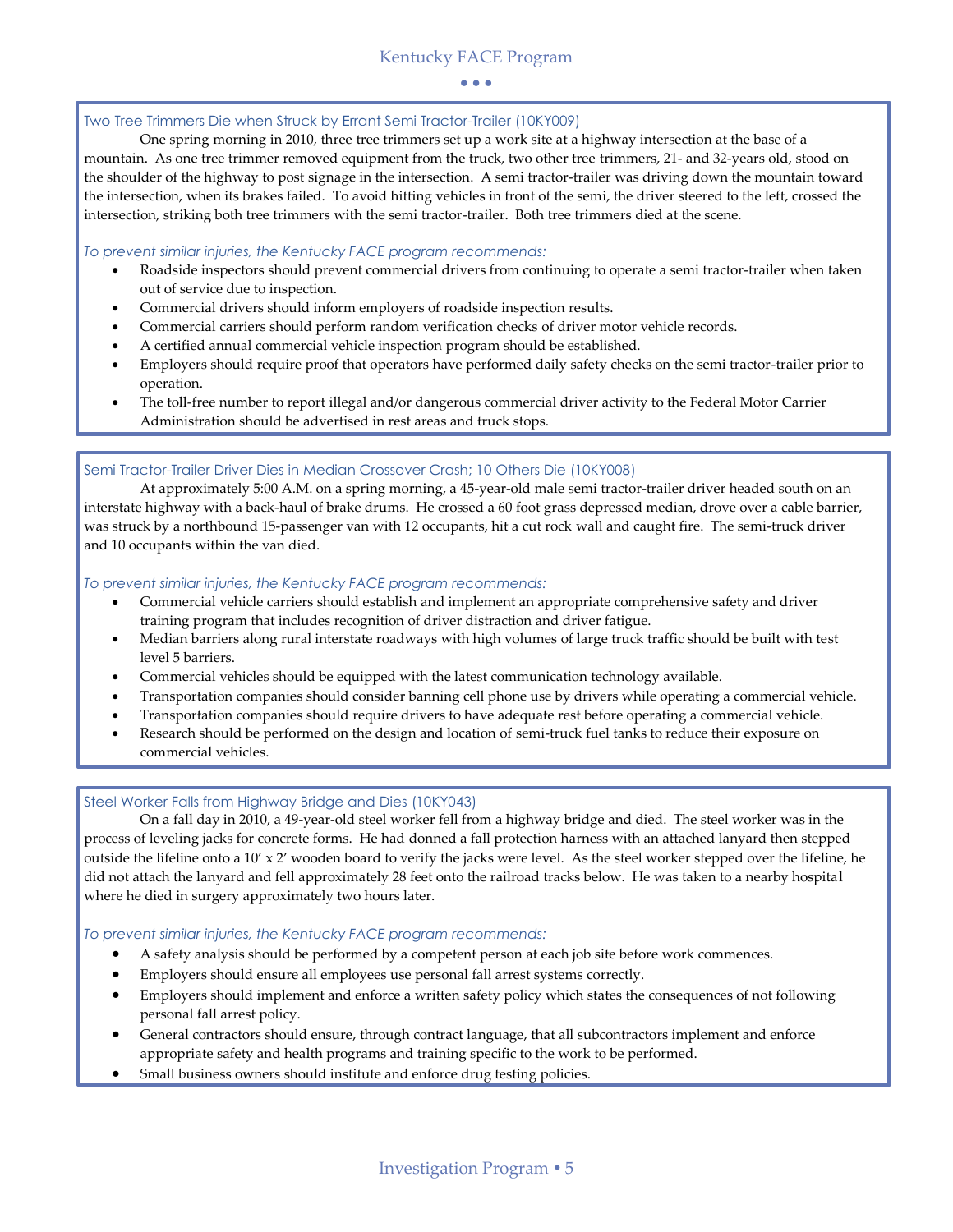## *Kentucky Hazard Alerts*

The Kentucky FACE Program completed three HazAlerts of selected occupational fatalities from July 2011 to June 2012. For the complete HazAlerts, see the KIPRC website:

<http://www.mc.uky.edu/kiprc/projects/KOSHS/index.html>

#### Workers Die from Heat Stroke

In 2011, there were two cases where workers died as a direct result of heat stroke. The first was a 32-year-old male tirecompany employee who changed a tire in a tire bay, then drove 30 minutes to a farm to change a tractor tire. The temperature was 95 degrees. In the second case, an 18-year-old male landscape company worker died of heat exposure on a 96 degree day.

*To prevent heatstroke, the Kentucky FACE program recommends that employers:*

- Train supervisors and employees to recognize the symptoms of heat stroke.
- Give frequent breaks and provide drinking water.
- Adjust work hours to accommodate work conditions such as high heat index and/or high humidity.
- Monitor workers who are at risk of heat stroke.

*To prevent heatstroke, the Kentucky FACE program recommends that employees:*

- Report unusual behavior.
- Know how to treat co-workers for heat stroke.
- Monitor their own physical condition and that of their co-workers.

#### Workers Killed after being Electrocuted

In 2011, a master electrician was fatally injured while working in a confined attic space to install a drop pole for an office cubicle. An electrical engineer was operating a copper aluminum jointer at a manufacturing company, and suffered an electrical shock. A construction company worker was repositioning an aluminum ladder, which came near the overhead power lines resulting in an arc, killing the worker.

*To prevent electrocution, the Kentucky FACE program recommends that employers:*

- Provide non-conductive ladders.
- Conduct a jobsite survey to identify potential hazards.
- Provide electricity awareness training.
- Provide onsite automated external defibrillators (AEDs).

*To prevent electrocution, the Kentucky FACE program recommends that employees:*

- Use non-conductive ladders.
- De-energize lines before beginning work.
- Make sure all equipment is properly grounded.
- Know how to use automated external defibrillators (AEDs).

#### Workers Die from Carbon Monoxide Poisoning

A rental house owner died of CO poisoning while running a generator inside his house, after an ice storm. A heating and cooling company employee died of carbon monoxide poisoning while monitoring a gas-fired air conditioning unit.

*To prevent carbon monoxide poisoning, the Kentucky FACE program recommends that employers:*

- Train supervisors and employees to recognize symptoms of CO poisoning.
- Provide first aid training, including what to do if exposed to carbon monoxide.
- Review carbon monoxide prevention tips with their employees.

#### *To prevent carbon monoxide poisoning, the Kentucky FACE program recommends that employees:*

- Report unusual behavior.
- Know how to treat co-workers for carbon monoxide poisoning.
- Carry a carbon monoxide detector to mobile sites.
- Recognize the signs of carbon monoxide poisoning.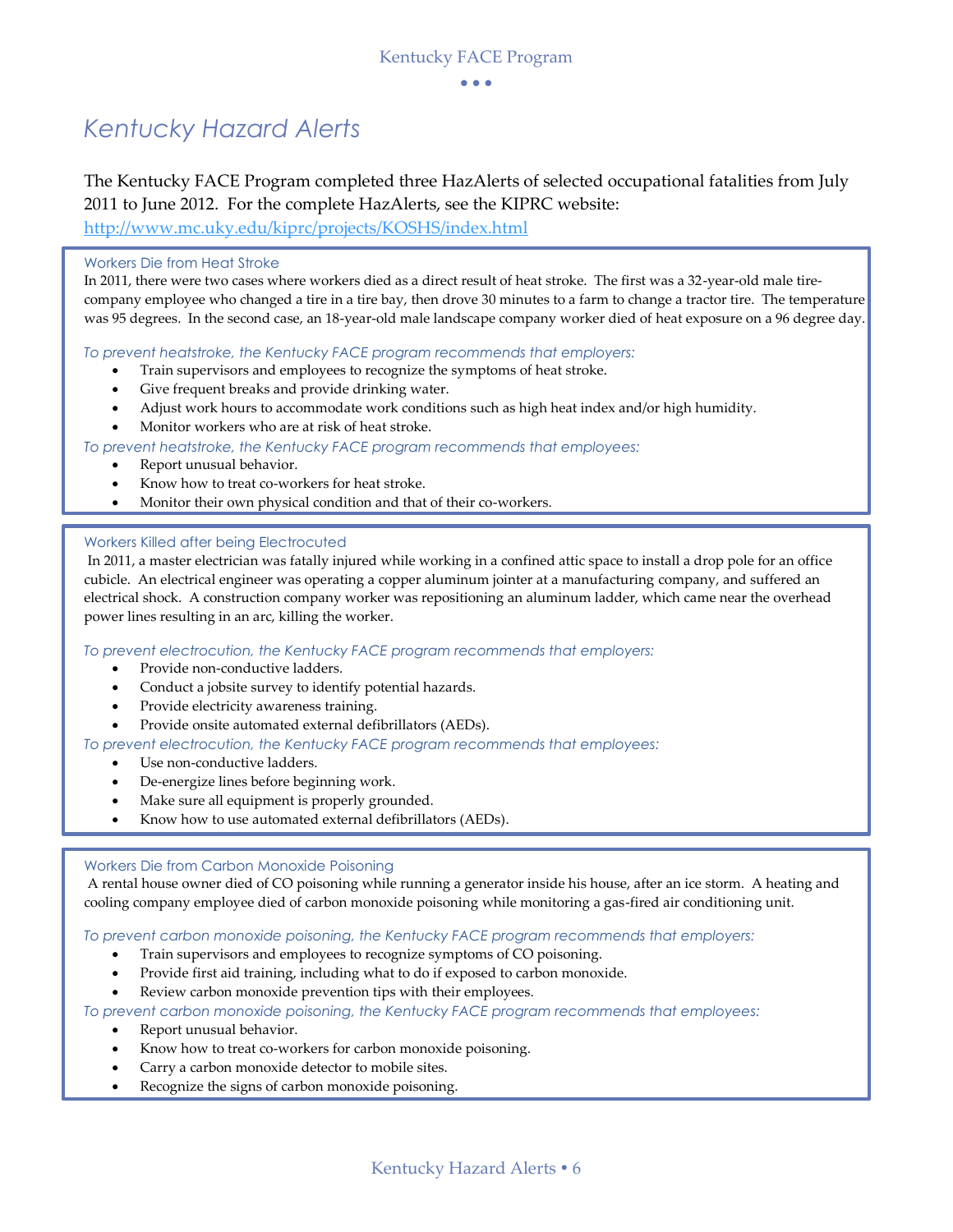Kentucky FACE Program

 $\bullet$   $\bullet$   $\bullet$ 

### *Types of Events Causing Worker Deaths*



Figure 1: Number of fatal injuries at work by event, Kentucky, 2011\*

\*Type of injury could not be determined for one Kentucky FACE record, so only 104 injuries are reported in this figure.

### *Highlights:*

- Of the 105 fatal occupational injuries in Kentucky in 2011, 29 were motor vehicle collisions. Thirteen of the motor vehicle collisions involved white male truck drivers between the ages 39 and 56.
- Five of the seventeen struck-by deaths involved logging or tree trimming occupations, where the worker was struck by either a tree or tree limb.
- Self-employed farmers accounted for 7 of the 9 work fatality cases involving agricultural machinery.
- Seven workers were victims of workplace homicide, and six of the seven died of gunshot wounds. Two of the victims worked in the health care profession, and the others included a lawyer, landlord, cab driver, plant supervisor and security guard.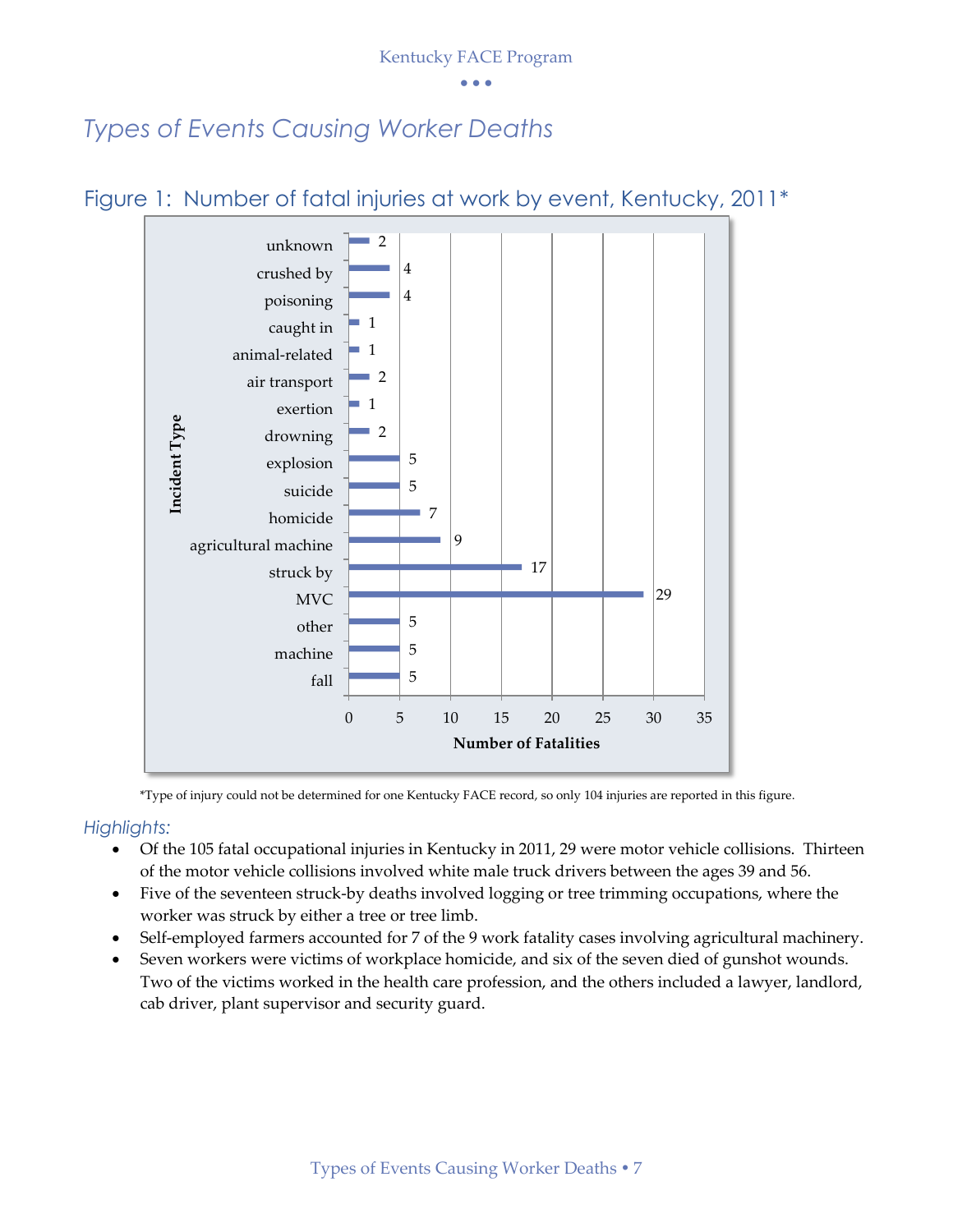Kentucky FACE Program

 $\bullet$   $\bullet$   $\bullet$ 

## *Fatal Injuries at Work by Industry*

### Figure 2: Number of fatal injuries at work by industry, Kentucky, 2011



### *Highlights:*

1

- The agriculture, forest, fishing and hunting industry had the highest number of deaths in 2011. Twenty seven percent of the 22 fatalities were killed after being struck by an object. Of the six struck-by deaths occurring in this industry, four were a result of a falling tree or limb, one was caused by a log rolling off a burning pile of tree debris, and one was a result of a logging vehicle slipping off a jack.
- Thirty six percent (n=8) of the agriculture, forestry, fishing and hunting industry deaths were related to agricultural machinery.
- Self-employed workers accounted for  $81\%/n=17$ <sup>1</sup> of the fatalities in the agriculture, fishing and hunting industry.
- Of the 16 cases reported under the transportation and warehousing industry, 11 were motor vehicle collisions involving truck drivers.

<sup>&</sup>lt;sup>1</sup> Percentage calculated on the number of known self-employed workers.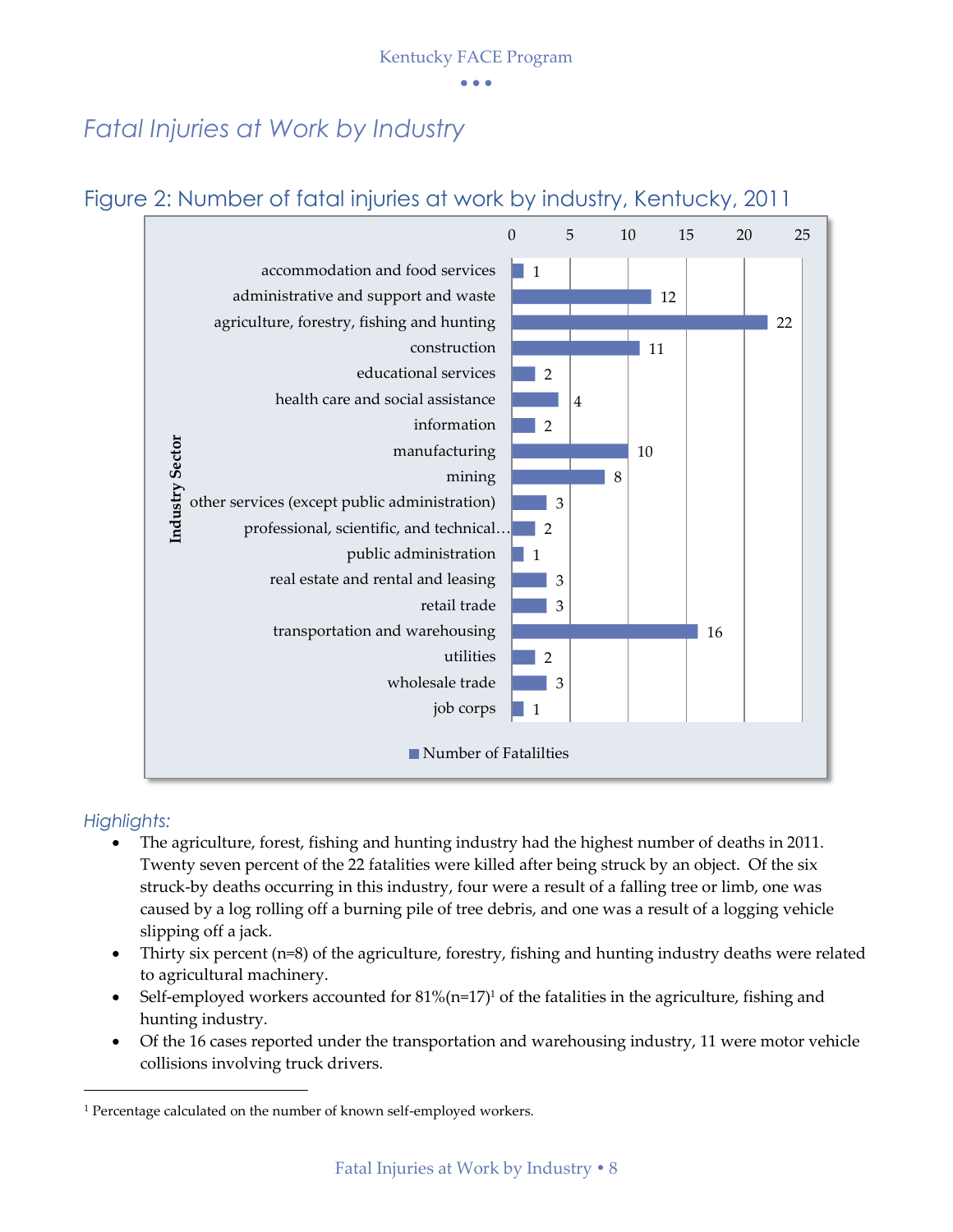- Four tree trimmers and two landscape workers were among the 12 reported administrative and support services industry deaths.
- The construction industry continues to be dangerous in Kentucky, with 11 deaths reported in 2011. Four of the construction industry deaths occurred as a result of motor vehicle collisions, and two occurred as a result of explosions.
- Two manufacturing workers were killed in a chemistry plant explosion, and one in a plastics factory explosion. Three manufacturing workers were killed as a result of motor vehicle collisions.
- In 2011, the Kentucky mining industry saw the deaths of 7 Kentuckians, and one worker from Tennessee.